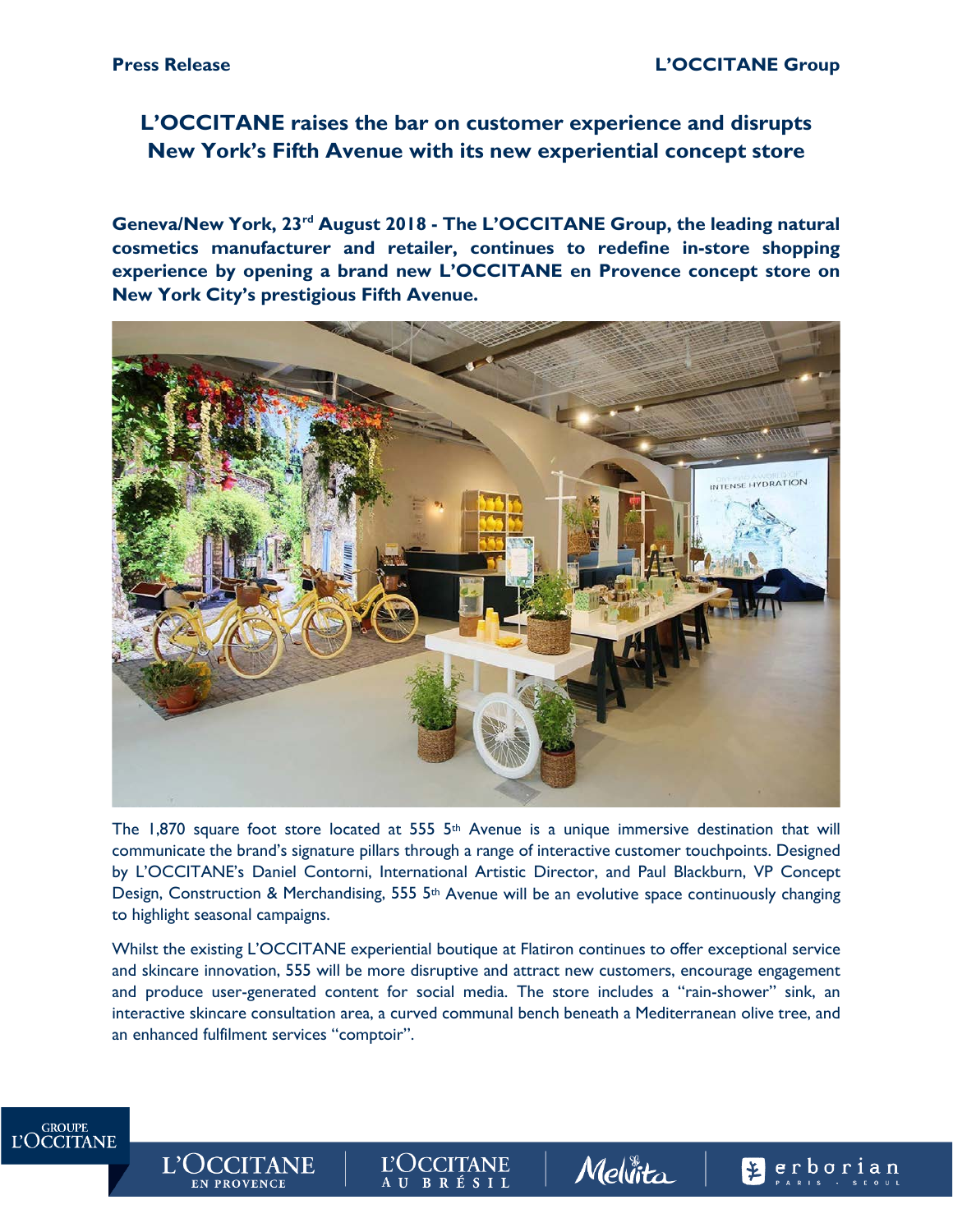**GROUPE L'OCCITANE** 

**L'OCCITANE** 

**EN PROVENCE** 

Perborian

#### **Creating tailor-made experience for customers across the world**

555 5th Avenue follows a wave of innovation in customer experience at the L'OCCITANE Group (L'OCCITANE au Provence, L'OCCITANE au Brésil, Erborian and Melvita). The Group is pursuing a robust customer-first retail strategy, seeking to surprise consumers and surpass their expectations by providing an unforgettable in-store experience. In today's digital world, customers rarely enter a L'OCCITANE store purely out of "need"; they expect to be pampered and entertained and want to indulge in the experience.

To adapt to differing consumer preferences across the world, L'OCCITANE has adopted a "glocal" approach and is developing creative experiences tailored for local clientele. Recent examples include new flagships and concept destinations in Brazil, Paris, London, China, Singapore and Toronto, each with its exclusive style and portfolio of services on offer:

- In Brazil, a "Casa Brasileira" style has been created to reflect the authentic and welcoming spirit found in a typical Brazilian home.
- At 86CHAMPS in Paris, a unique concept store on the Champs-Élysées and partnership between L'OCCITANE and award-winning French pastry chef Pierre Hermé, customers can savour a delicious dessert or macaroon inspired by L'OCCITANE iconic ingredients whilst sat around a stylish central bar.
- The new flagship on Regent Street in London offers personalised product engraving, complimentary hand and arm massages and beauty consultations in private rooms, as well as an in-store café offering limited edition Pierre Hermé macaroons.
- In China, L'OCCITANE's fastest growing market last year, store assistants are demonstrating how to wrap gifts and filming the experience so that customers can immediately share the content and make a post on social media.
- A pop-up café concept was launched in Singapore at the Ion Orchard Mall in July in partnership with Janice Wong, the reputed Asian pastry chef and protégé of Pierre Hermé.
- The new flagship at Yorkdale Mall in Toronto features a unique pair of suspended digital capsules that enable visitors to see, hear, touch and smell the flavours of Provence through a fully immersive digital experience.

From in-store cafés and macaroons to customized products and complimentary beauty treatments, L'OCCITANE continues to innovate to keep driving customers into its stores. One such way has been to take the L'OCCITANE store to the customer itself, as seen by the L'OcciTruck, the brand's first travelling shop experience and retail store encapsulated on wheels, launched in North America in April this year.

Back in New York City, L'OCCITANE is aiming to take customer experience to a whole new level through this latest experiential concept store. "At 555 5th Avenue, each customer's experience is intended to be unique and we are excited to launch this interactive boutique," said Christina Polychroni, Regional Chief Marketing & E-Commerce Office for North America. "Customers will be able to explore the L'OCCITANE brand history and signature products through ever-changing immersive installations that echo the Provencal arte de vivre and rich story-telling moments."

**L'OCCITANE** 

AU BRÉSIL

Mellita